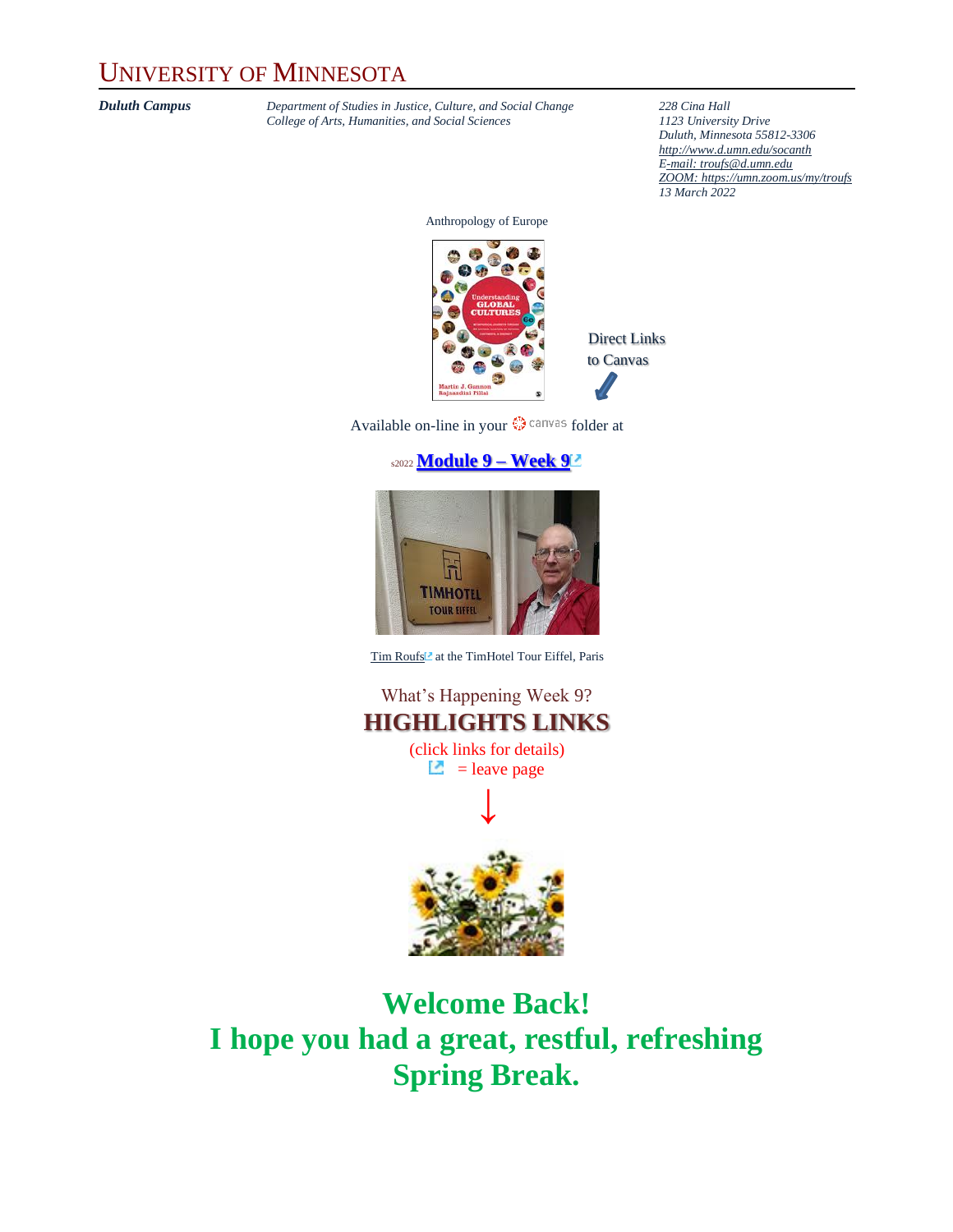# What's Happening Week 9?

### **[General Comments for the Week](#page-4-0)**

**From Ireland we bid** *slán* **and venture off to India—a country that has been intimately connected with England and the United Kingdom for hundreds of years, essentially beginning with the establishment in A.D. 1600 of the East Indian Company under the Tutor Queen Elizabeth I (daughter of King Henry VIII and Anne Boleyn).**

**India did not gain its Independence from England until 1947 (171 years after the American Colonies declared its independence from England).) British Indians today are the single largest visible minority in the United Kingdom, numbering about a million and a half people** (2011 Census)**. And they contribute much to modern-day life in the United Kingdom.**

**From Ireland we're going to the city of Varanasi in India, located along the banks of the sacred Ganges River, where several families share with us their very last moments with their dying relatives. The Irish, and especially the Irish Catholics, are known to deal with death in a matter-of-fact manner, and get on with living. So too are Hindu individuals from India. This week some share with us the last hours of their beloved family members. It is a way of life and death not familiar to most of us.**

**In anthropology these "Life Cycle" events including birth and death have always been of great interest, including how living folks interact with their departed ancestors, and how the transition from this life to the next (for those who believe in a next life) takes place.** 

**This week we visit with families in India who are saying goodbye to their relatives at a sacred location along the Ganges River, in the city of Varanasi. To die in the city of Varanasi, on the banks of the sacred Ganges, one of the most cherished of Hindu religious aspirations in India.**

**And we'll also have a look at this week's news from India.**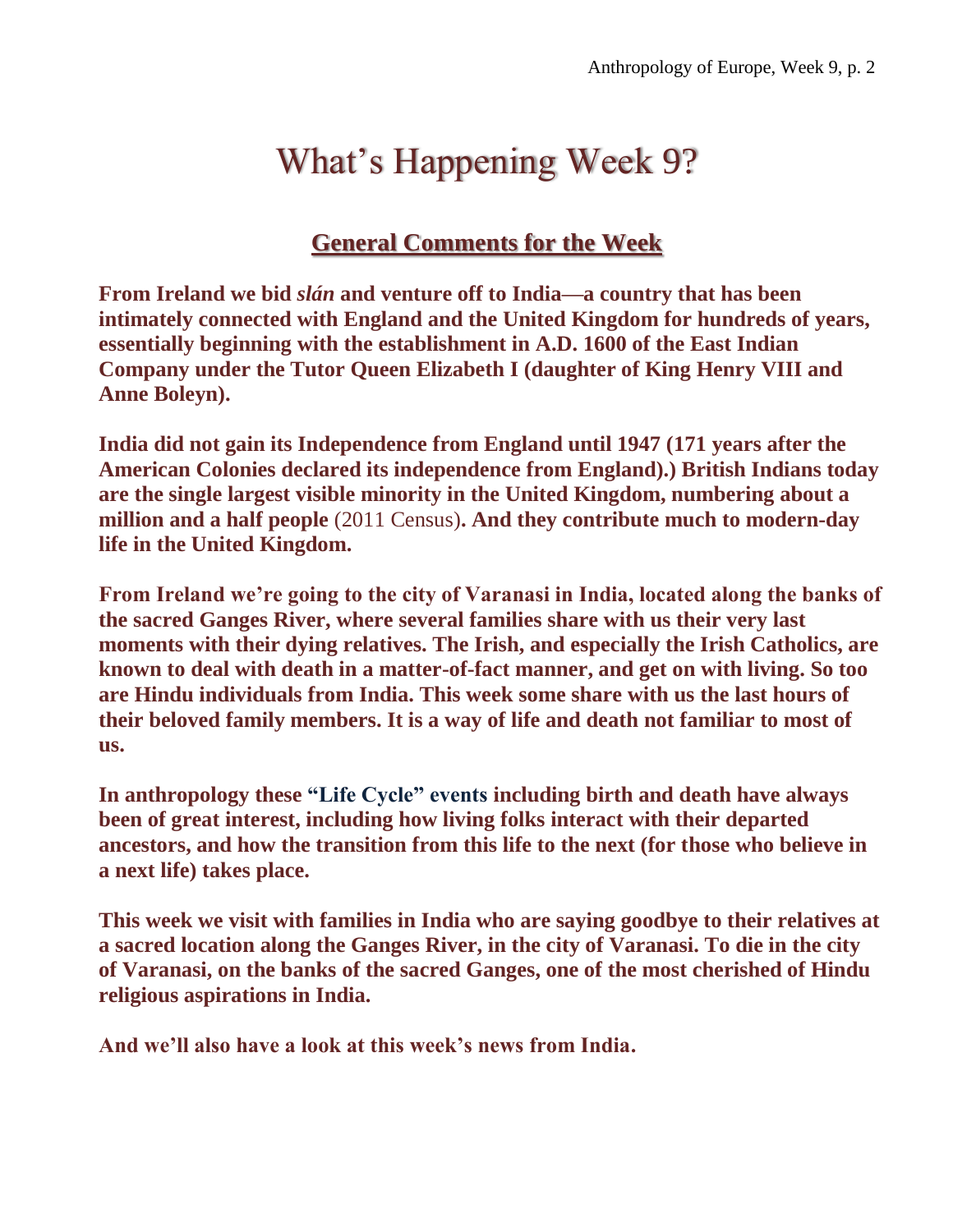Anthropology of Europe, Week 9, p. 3

### **[IN THE NEWS . . .](#page-5-0)**

Media Bias Chart<sup>2</sup>

#### **Sign Up in Google Docs**

s2022 [<https://docs.google.com/document/d/1hdmxw2c-fPhNRU5Hc0AM-7y5-PLtOlmVeYy\\_RJtjbqo/edit?usp=sharing>](https://docs.google.com/document/d/1hdmxw2c-fPhNRU5Hc0AM-7y5-PLtOlmVeYy_RJtjbqo/edit?usp=sharing)

**India – Nicholas E.**

#### **[LIVE CHAT: OPEN FORUM / OFFICE HOURS](#page-5-1)**

[Contact Information](http://www.d.umn.edu/cla/faculty/troufs/anth1602/pcoffice.html#title)<sup>1</sup>

Tuesday, 7:00-8:00 CDT, or e-mail [troufs@d.umn.edu](mailto:troufs@d.umn.edu)

#### **[THIS WEEK'S VIDEO EXPLORATIONS](#page-6-0)**

**[Real People . . . Real Places . . .](#page-6-0)** [Videos for the Semester](https://www.d.umn.edu/cla/faculty/troufs/anth3635/cevideo_schedule.html#title)



### **[THIS WEEK'S SLIDES](#page-8-0)**

[Class Slides for the Semester](https://www.d.umn.edu/cla/faculty/troufs/anth3635/ceslides.html#title)<sup>[2]</sup>

**Italy: Introduction** slides: ([.pptx\)](https://www.d.umn.edu/cla/faculty/troufs/anth3635/PowerPoint/Italy_intro.pptx) [click **↑** here]

**Italy:** 

slides: (Your choice of one other supporting topic)

#### **[READINGS FOR THE WEEK](#page-8-1)**

[Readings for the Semester](https://www.d.umn.edu/cla/faculty/troufs/anth3635/ceread-s.html#title) [Textbook Information](https://www.d.umn.edu/cla/faculty/troufs/anth3635/cetexts.html#title)<sup>1</sup>

#### **[OTHER ASSIGNMENT INFORMATION](#page-9-0)**

[Main Due Dates](https://www.d.umn.edu/cla/faculty/troufs/anth3635/cedue-dates.html#title)<sup>[2]</sup>

#### **[PROJECT INFORMATION . . .](#page-9-1)**

[Basic Project Information](https://www.d.umn.edu/cla/faculty/troufs/anth3635/ceproject.html#title)<sup>1</sup> [Main Due Dates](https://www.d.umn.edu/cla/faculty/troufs/anth3635/cedue-dates.html#title)<sup>[2]</sup>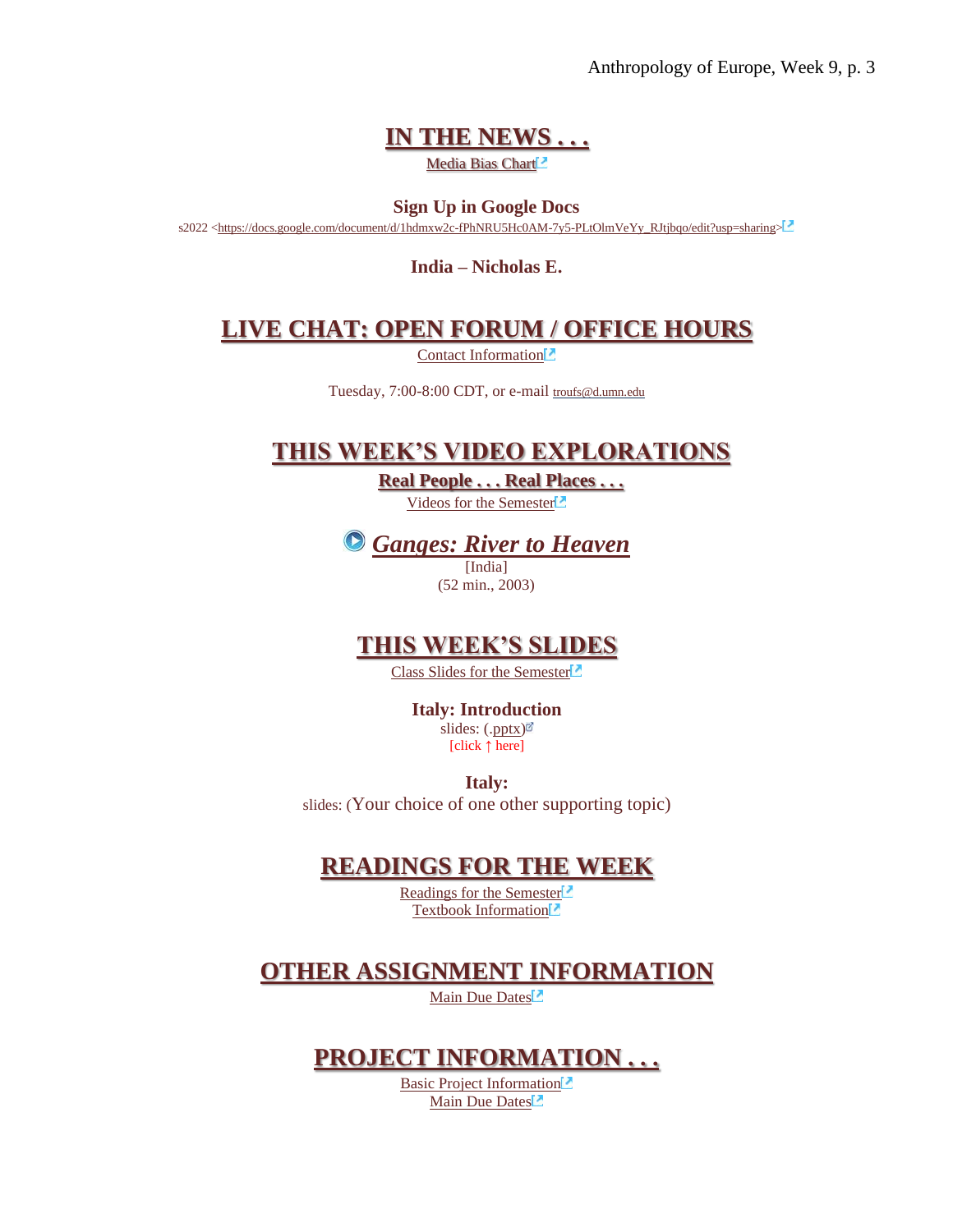#### **REM: Schedule Some Time Blocks to Work on Your Class Project**

### (optional) **[FOR FUN TRIVIA . . .](#page-10-0)**

**[What is the smallest country \[sovereign entity\] recognized by international law?](https://canvas.umn.edu/courses/282731/modules/items/6597916)**

(optional) **[EXTRA CREDIT . . .](#page-11-0)**

**OTHER** [\(optional\)](#page-11-1) **. . .**

**[Questions? Comments?](#page-11-2)**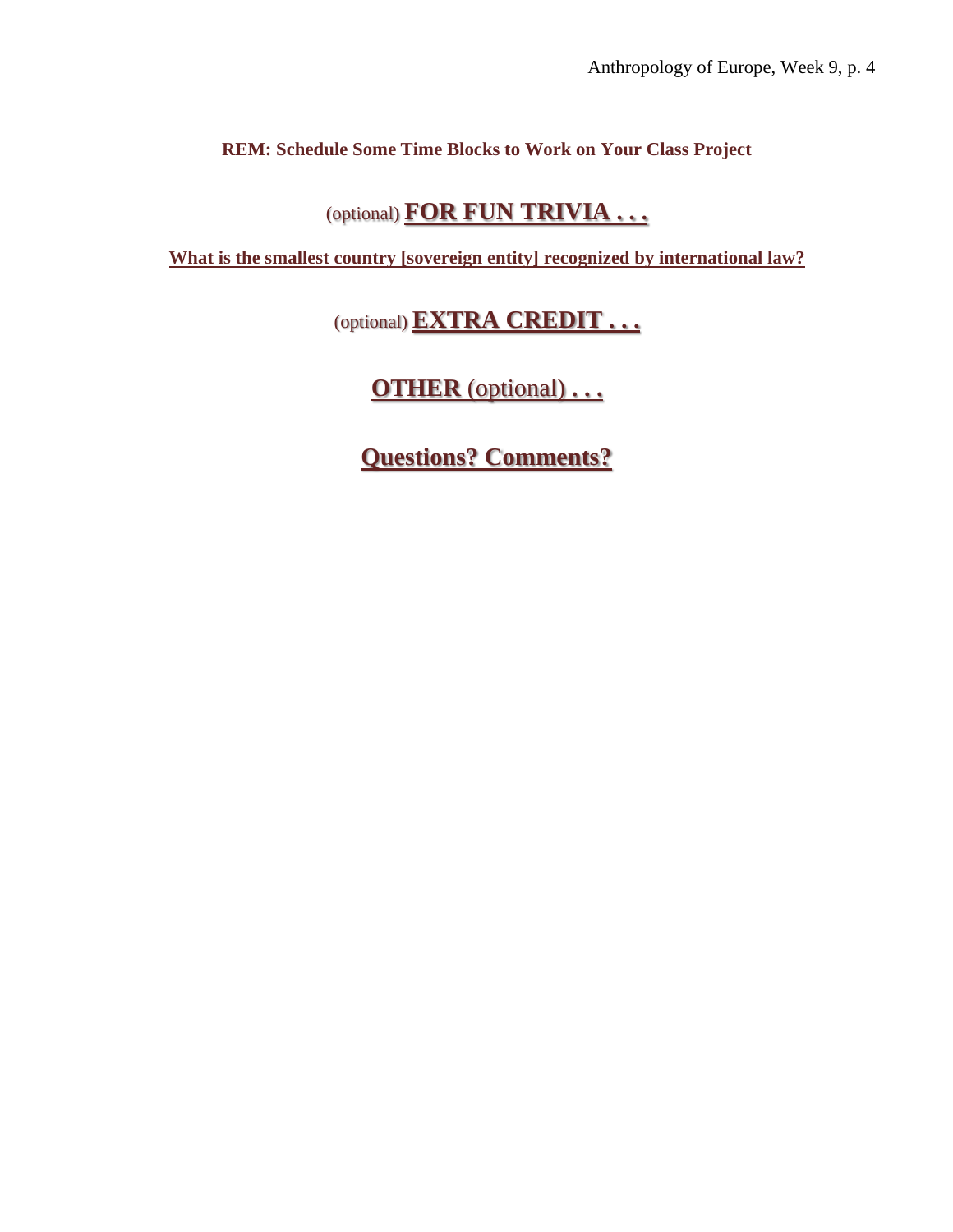# <span id="page-4-0"></span>**General Comments for the Week**

**From Ireland we bid** *slán* **and venture off to India—a country that has been intimately connected with England and the United Kingdom for hundreds of years, essentially beginning with the establishment in A.D. 1600 of the East Indian Company under the Tutor Queen Elizabeth I (daughter of King Henry VIII and Anne Boleyn).**

**India did not gain its Independence from England until 1947 (171 years after the American Colonies declared its independence from England).) British Indians today are the single largest visible minority in the United Kingdom, numbering about a million and a half people** (2011 Census)**. And they contribute much to modern-day life in the United Kingdom.**

**From Ireland we're going to the city of Varanasi in India, located along the banks of the sacred Ganges River, where several families share with us their very last moments with their dying relatives. The Irish, and especially the Irish Catholics, are known to deal with death in a matterof-fact manner, and get on with living. So too are Hindu individuals from India. This week some share with us the last hours of their beloved family members. It is a way of life and death not familiar to most of us.**

**In anthropology these "Life Cycle" events including birth and death have always been of great interest, including how living folks interact with their departed ancestors, and how the transition from this life to the next (for those who believe in a next life) takes place.** 

**This week we visit with families in India who are saying goodbye to their relatives at a sacred location along the Ganges River, in the city of Varanasi. To die in the city of Varanasi, on the banks of the sacred Ganges, one of the most cherished of Hindu religious aspirations in India.**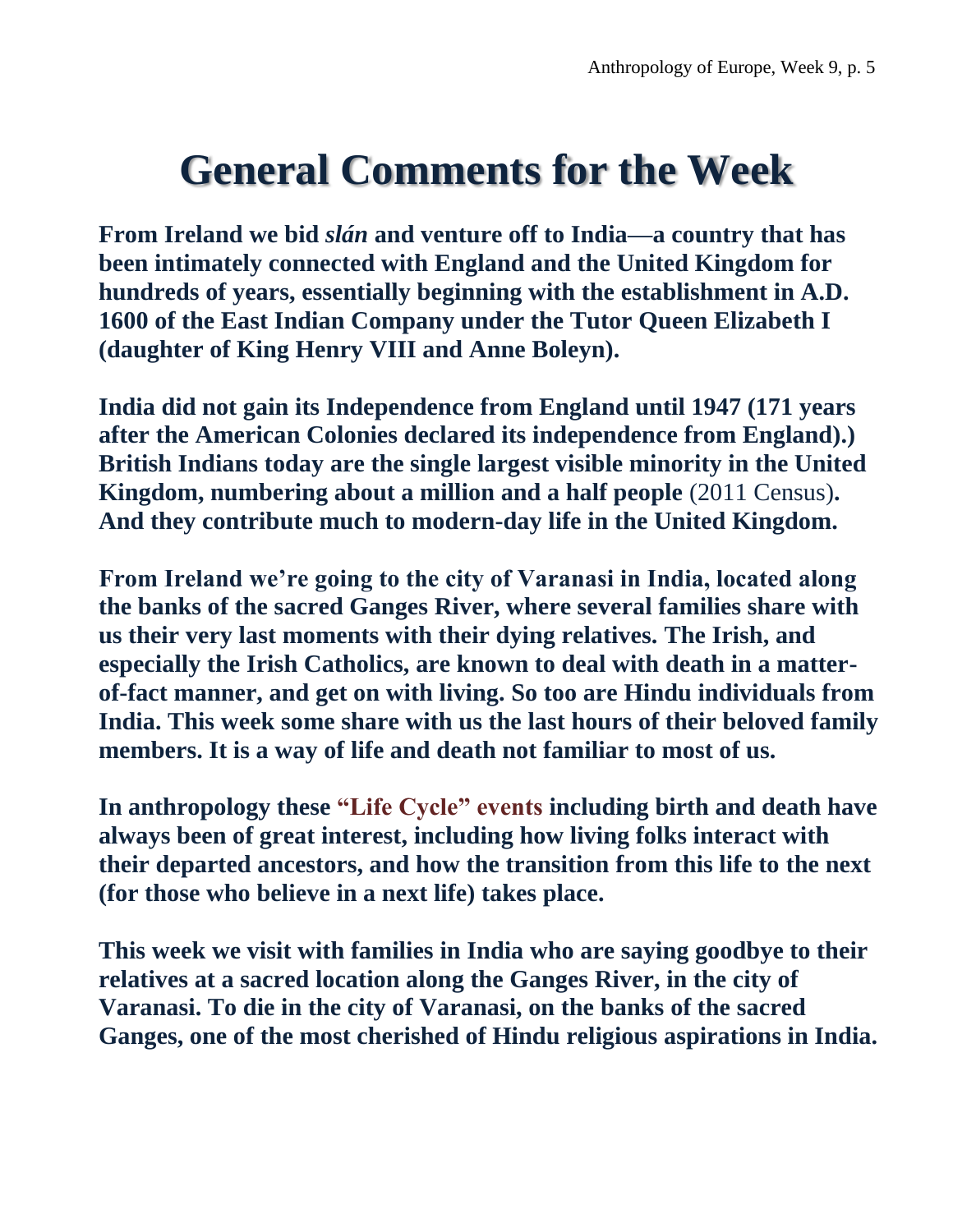### <span id="page-5-0"></span>**And we'll also have a look at this week's news from India.**



[Media Bias Chart](https://www.d.umn.edu/cla/faculty/troufs/anth4616/cpalternativefacts.html#mediabiaschart)<sup>7</sup>



### **Sign Up in Google Docs**

s2022 [<https://docs.google.com/document/d/1hdmxw2c-fPhNRU5Hc0AM-7y5-PLtOlmVeYy\\_RJtjbqo/edit?usp=sharing>](https://docs.google.com/document/d/1hdmxw2c-fPhNRU5Hc0AM-7y5-PLtOlmVeYy_RJtjbqo/edit?usp=sharing)

**[India](https://www.d.umn.edu/cla/faculty/troufs/anth1095/India.html#project_sources) – Nicholas E.**

# <span id="page-5-1"></span>**LIVE CHAT: OFFICE HOURS**

[Contact Information](http://www.d.umn.edu/cla/faculty/troufs/anth1602/pcoffice.html#title)<sup>[2]</sup>

Tuesday, 7:00-8:00 p.m. (CDT) **["ZOOM"](https://umn.zoom.us/my/troufs)** 

[click **↑** here] or e-mail anytime: <mailto:troufs@d.umn.edu>

[click **↑** here]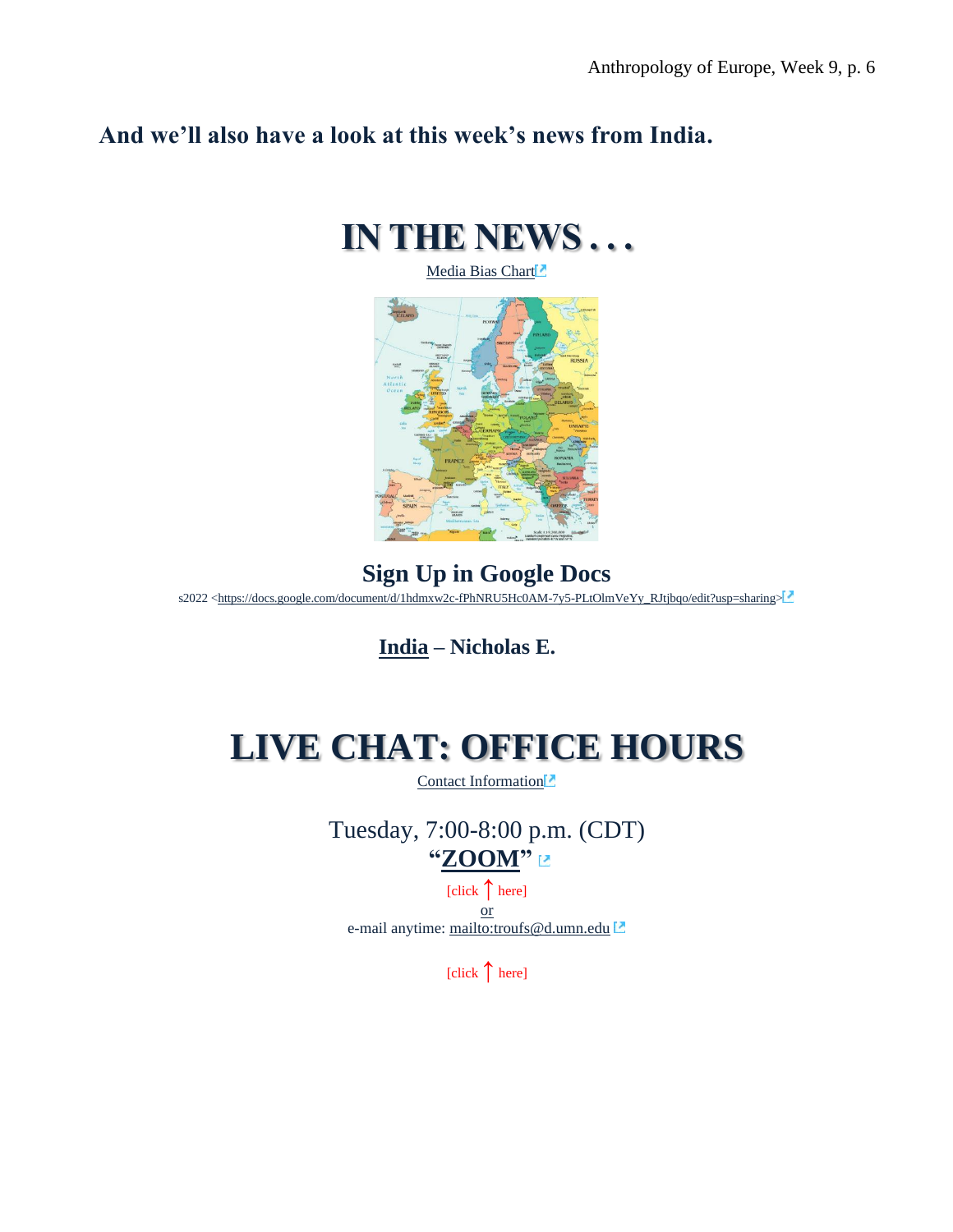

Live Chat is optional.

# **VIDEO EXPLORATIONS**

**Real People . . . Real Places . . .** [Videos for the Semester](https://www.d.umn.edu/cla/faculty/troufs/anth3635/cevideo_schedule.html#title)

<span id="page-6-1"></span><span id="page-6-0"></span>**This week we have a look at the internationally acclaimed film . . .**

*Ganges: River to Heaven*

[India] (52 min., 2003)

**[On-line Access](https://primo.lib.umn.edu/permalink/f/1pdpbuc/UMN_ALMA51714178830001701)**

[click ↑ here]

[course viewing guide](Ganges:%20River%20to%20Heaven)

"Trigger Alert"

**Warning: This Film Contains Graphic Images**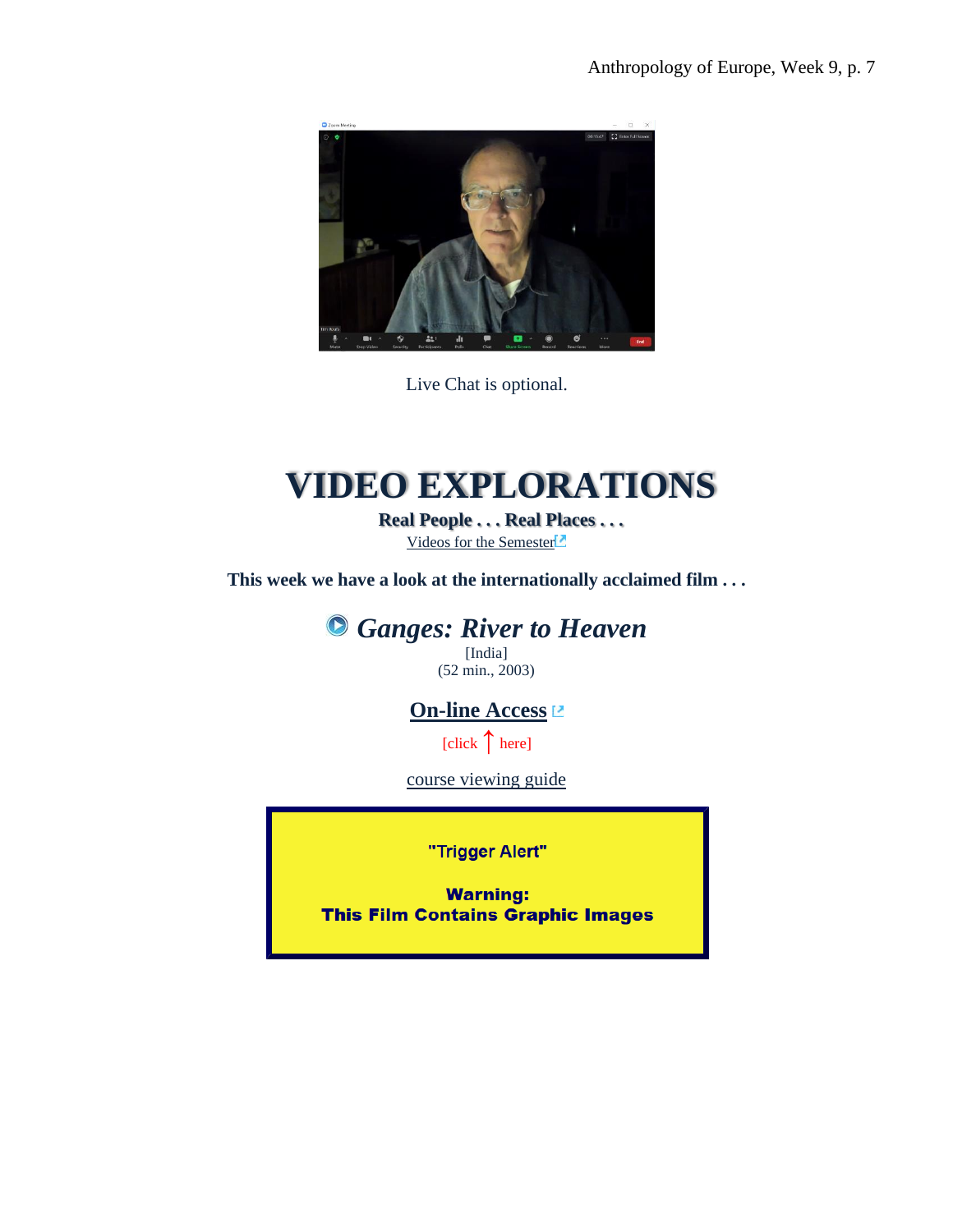

"This documentary explores one of the most cherished of Hindu religious aspirations: to die in the city of Varanasi, on the banks of the sacred Ganges, in the faith that dying here assures liberation from the cycle of earthly life."

"In the city of Kashi [in the location of modern-day Varanasi] the power of Ganga, the Hindu mother-goddess of the Ganges River, is strongest. Each dawn she calls her children to the *ghats*, the steps leading down to the water's edge. The young and strong purify themselves in Ganga's polluted waves. The old and the infirm, too weak for rituals, wait for death. In time, Ganga carries their souls, released from the bondage of reincarnation, to heaven. Their bodies, as ash afloat her crests or flesh submerged in her depths, return to the river. Once privy only to the dead and those who mourned them, the final journey of the devout Hindu is the subject of Gayle Ferraro's latest film, 'GANGES: River to Heaven.'"

"Filmed in a hospice for the dying and on the *ghats* of Kashi, India's religious heart, 'GANGES' follows four families' struggle to grant a loved one's final wish: to go to heaven. In their common quest the families become a fraction of the hordes of Hindus drawn to Kashi's holy promise of freedom from reincarnation. As the clans prepare for death, the citizens of Kashi manage life—praying for health, dumping industrial waste, begging for pocket change, bathing their children, selling to tourists, monitoring fecal chloroform levels, cremating their mothers-—all along the banks of the Ganges River.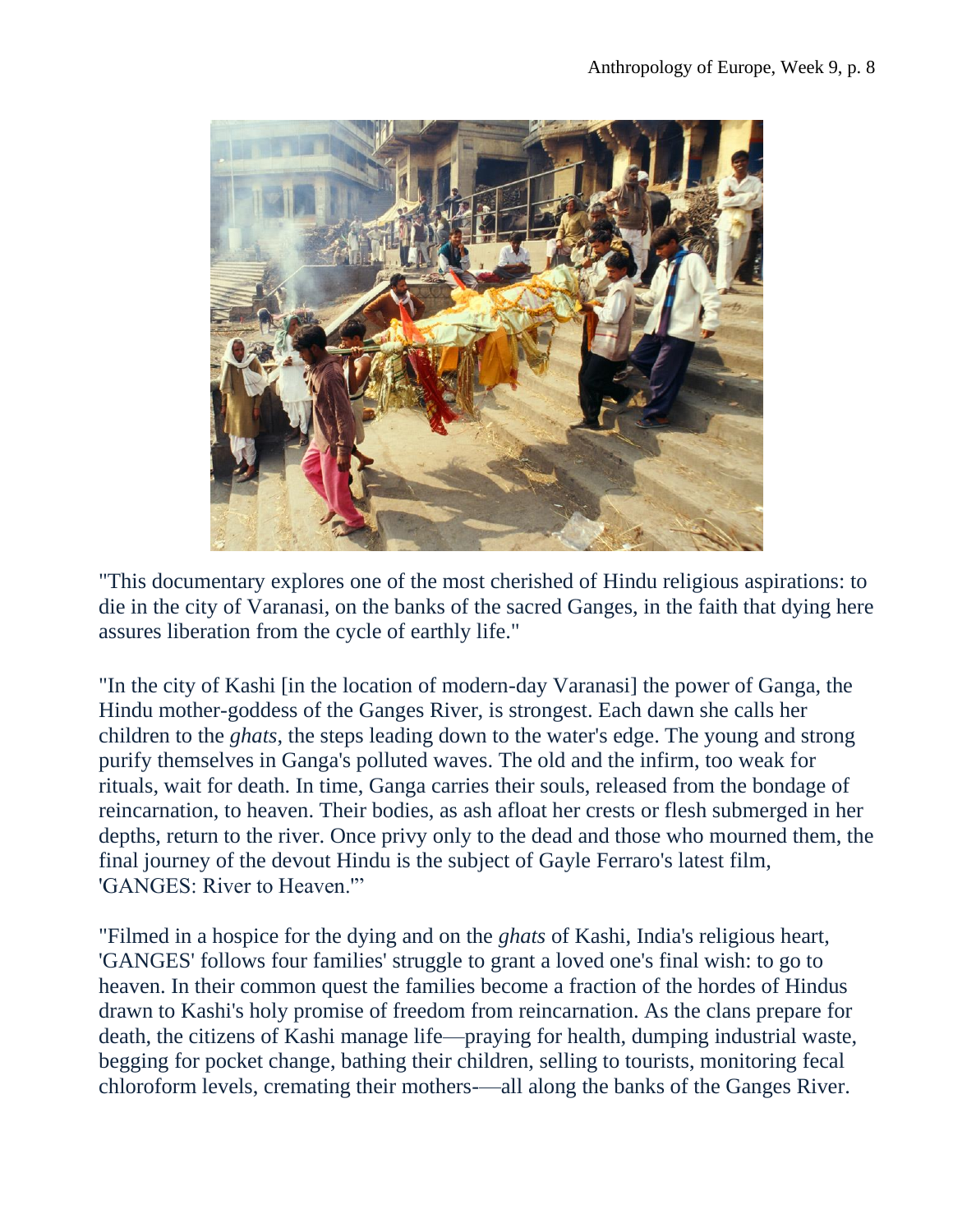The families' preparations go virtually unnoticed on the river, where death is a daily part of life."

"GANGES: River to Heaven investigates the inextricable bond between a river and its people with unparalleled intimacy and depth. From the *ghat* workers gathering wood for the next cremation, to the chemists gathering water samples for contamination testing, each perspective sheds new light on India's evolving society and its unchanging veneration of the Ganges. The documentary of a sacred river, polluted from years of overuse, 'GANGES' wonders if the natural force strong enough to sculpt the peaks of the Himalayas and the beliefs of a nation will survive the adoration of generations to come."

## <span id="page-8-0"></span>**THIS WEEK'S SLIDES**

[Class Slides for the Semester](https://www.d.umn.edu/cla/faculty/troufs/anth3635/ceslides.html#title)<sup>1</sup>

### **Italy: Introduction**

slides:  $(\text{.pptx})^{\mathbb{Z}}$ [click **↑** here]

#### **Italy:**

slides: (Your choice of one other supporting topic)

# <span id="page-8-1"></span>**READINGS FOR THE WEEK**

[Readings for the Semester](https://www.d.umn.edu/cla/faculty/troufs/anth3635/ceread-s.html#title)<sup>1</sup> [Textbook Information](https://www.d.umn.edu/cla/faculty/troufs/anth3635/cetexts.html#title)<sup>1</sup>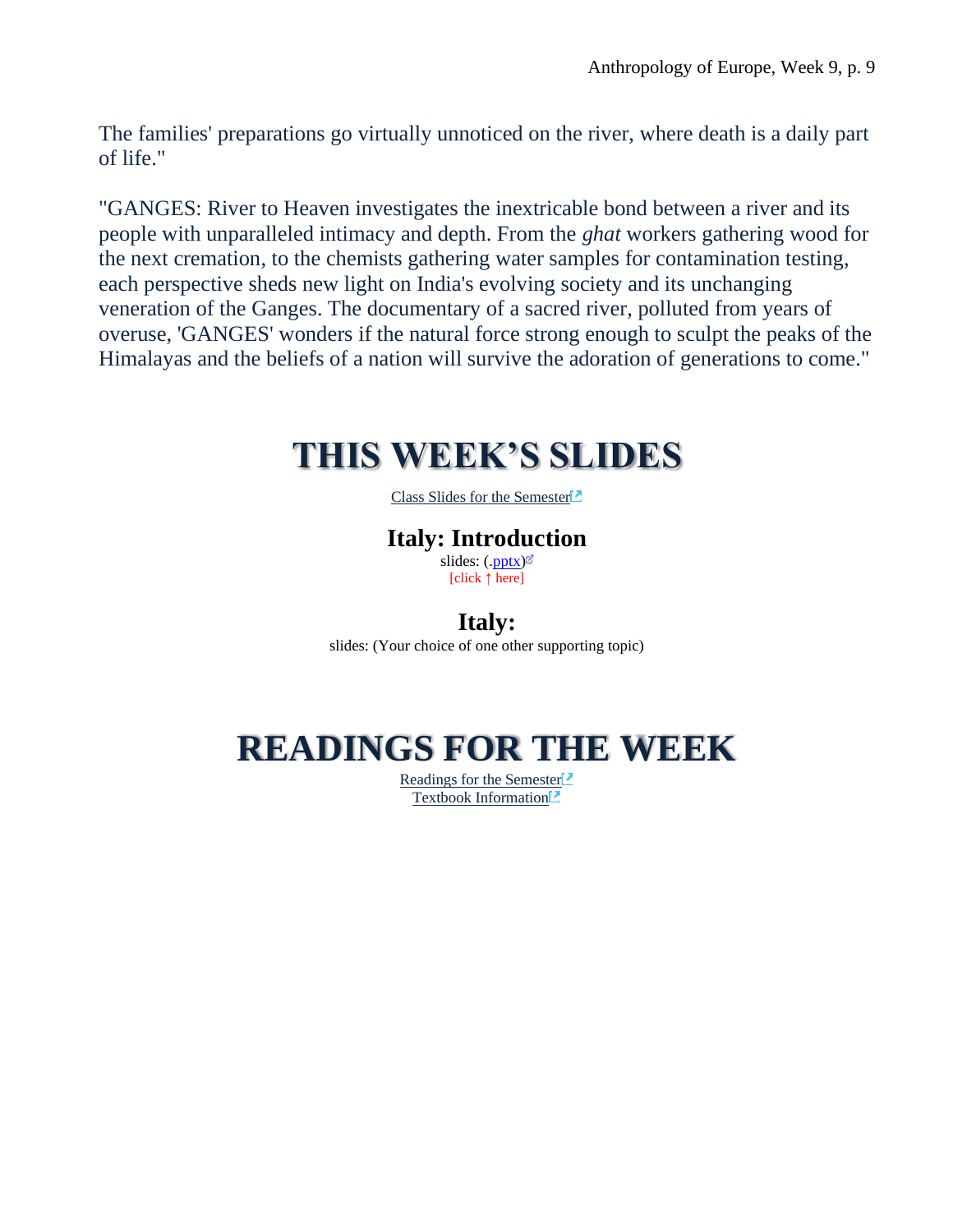

### PART IX: INDIA, TRADITION, MODERNITY, **AND DIVERSITY**

Chapter 26: India: The Dance of Shiva

**Chapter 27: India: A Kaleidoscope of Diversity** 

(assigned readings are in **bold** letters)

# <span id="page-9-1"></span><span id="page-9-0"></span>**OTHER ASSIGNMENT INFORMATION**

[Main Due Dates](https://www.d.umn.edu/cla/faculty/troufs/anth3635/cedue-dates.html#title)<sup>[2]</sup>

## **PROJECT INFORMATION . . .**

[Basic Project Information](https://www.d.umn.edu/cla/faculty/troufs/anth3635/ceproject.html#title)<sup>1</sup> [Main Due Dates](https://www.d.umn.edu/cla/faculty/troufs/anth3635/cedue-dates.html#title)<sup>[2]</sup>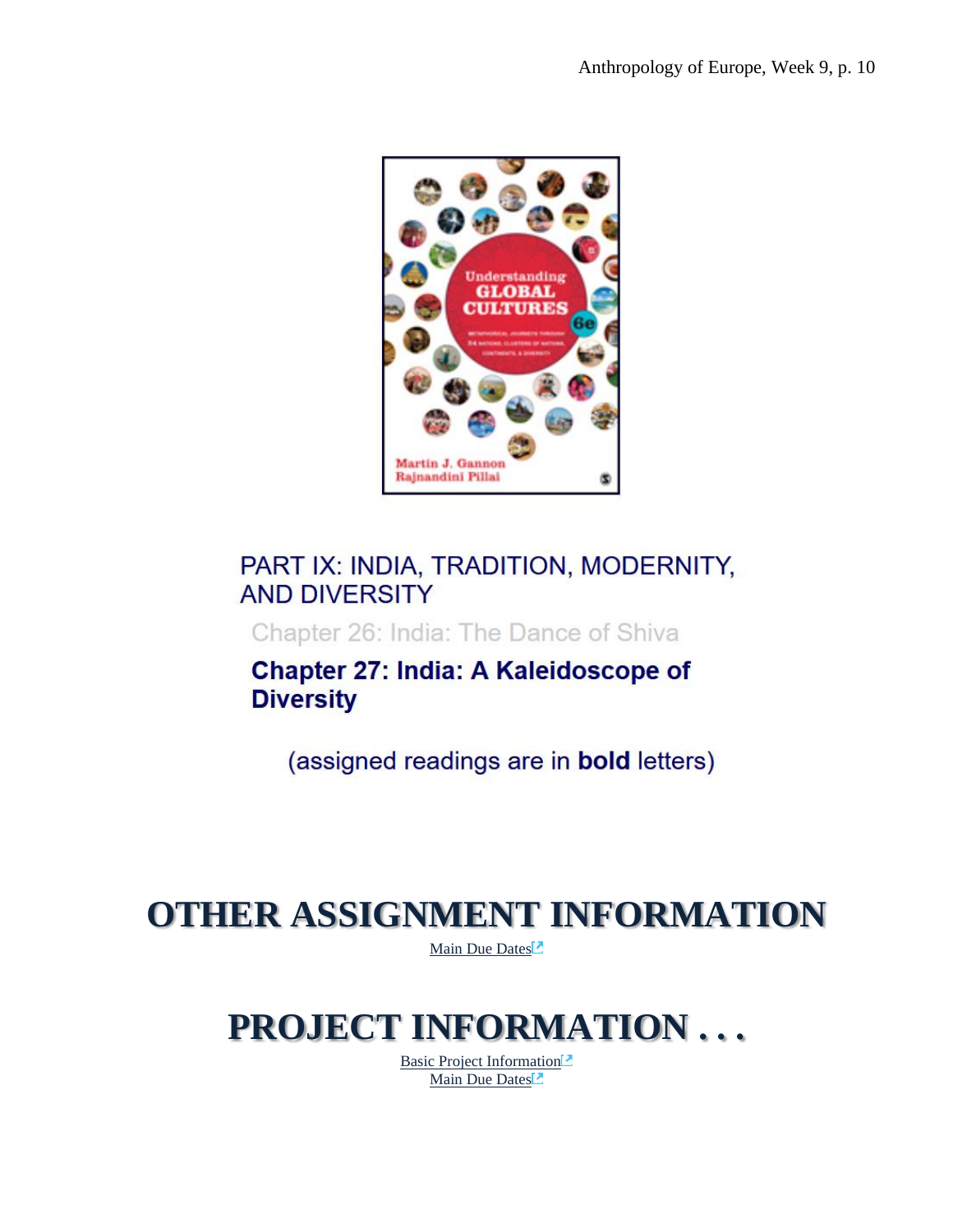<span id="page-10-0"></span>If you haven't already done so, *schedule* some serious time blocks to work on your Project. And think about is how you might present your findings to others.

# (optional) **FOR FUN TRIVIA . . .**

"**[What is the smallest country \[sovereign entity\]](https://canvas.umn.edu/courses/282731/modules/items/6597916) recognized by [international law?"](https://canvas.umn.edu/courses/282731/modules/items/6597916)**

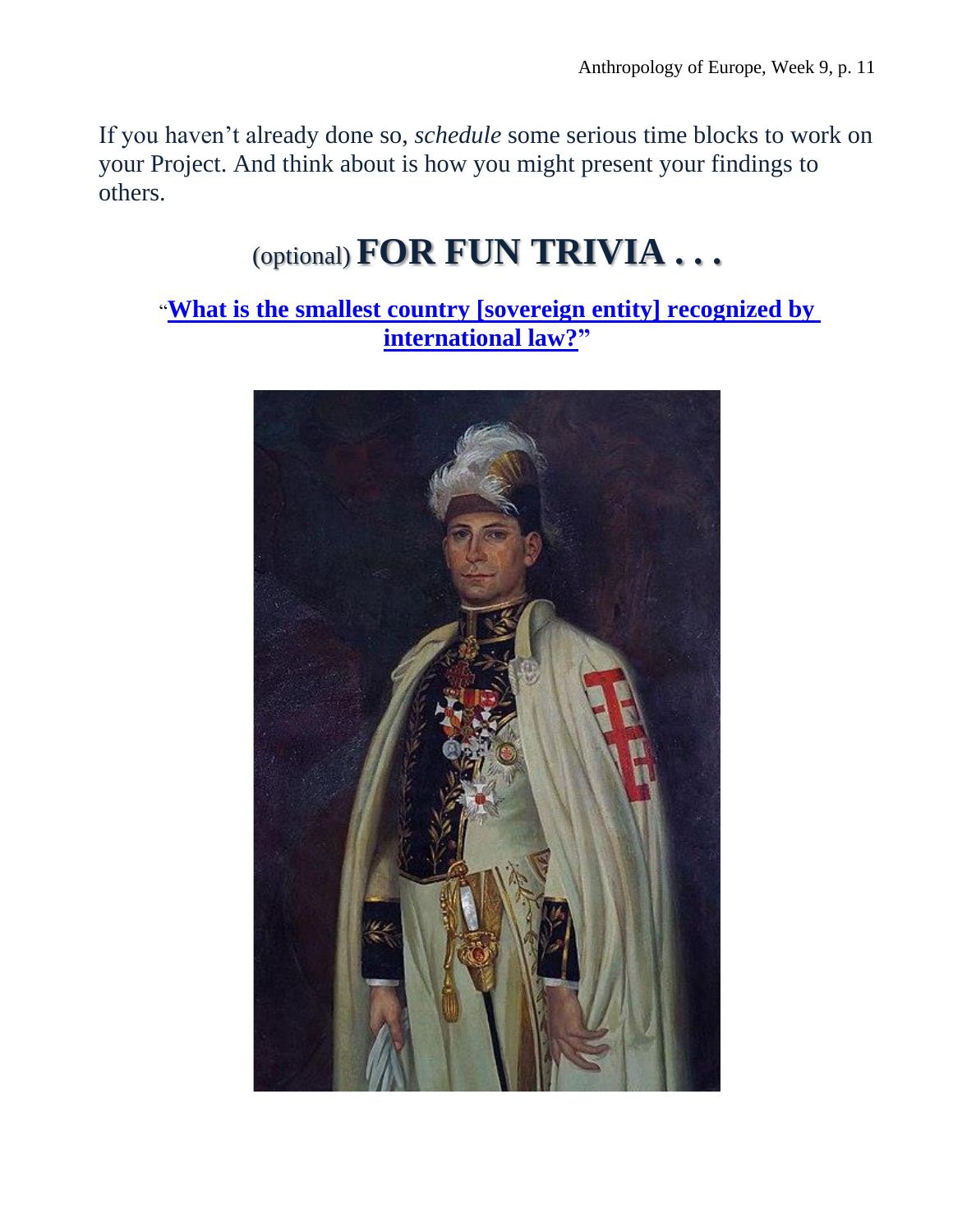<span id="page-11-0"></span>Wikimedia Knight of the Order of the Holy Sepulcher of the Holy See, *ca*., 1900 *Immagine scannerizzata da "Ordini cavallereschi e cavalieri", di Arnone, C, 1954* 

[\(Answer\)](https://www.d.umn.edu/cla/faculty/troufs/anth1095/trivia/gctrivia_smallest_country.html#answer)

# (optional)**EXTRA CREDIT . . .**

If you didn't do quite as well as you might have liked on the Midterm Exam, or if you did better than you even hoped on the Midterm exam but want to "bank" some insurance points for your final course grade, think about doing one (or even two—one of each) of the optional extra credit papers.

### There are **two Extra Credit options: (A) a case study**, and/or **(B) a review of a lecture or event, or an approved film** (*other* than one

<span id="page-11-1"></span>of the films we see in class). For the review option you may also *compare* two or more films. (Remember from Week 1, one of the main features of anthropology is that it is *comparative*?)

> **Details on the extra credit** are on-line at [<http://www.d.umn.edu/cla/faculty/troufs/anth3635/extra\\_credit/ceextracredit.html#title>](http://www.d.umn.edu/cla/faculty/troufs/anth3635/extra_credit/ceextracredit.html#title)

> > OTHER (optional) . . .

# **Questions / Comments**

<span id="page-11-2"></span>If you have any **questions or comments** right now, please do not hesitate to e-mail [troufs@d.umn.edu](mailto:troufs@d.umn.edu), or ZOOM <https://umn.zoom.us/my/troufs><sup>7</sup> (E-mail is fastest, and most generally best as quite often URLs need be sent.)